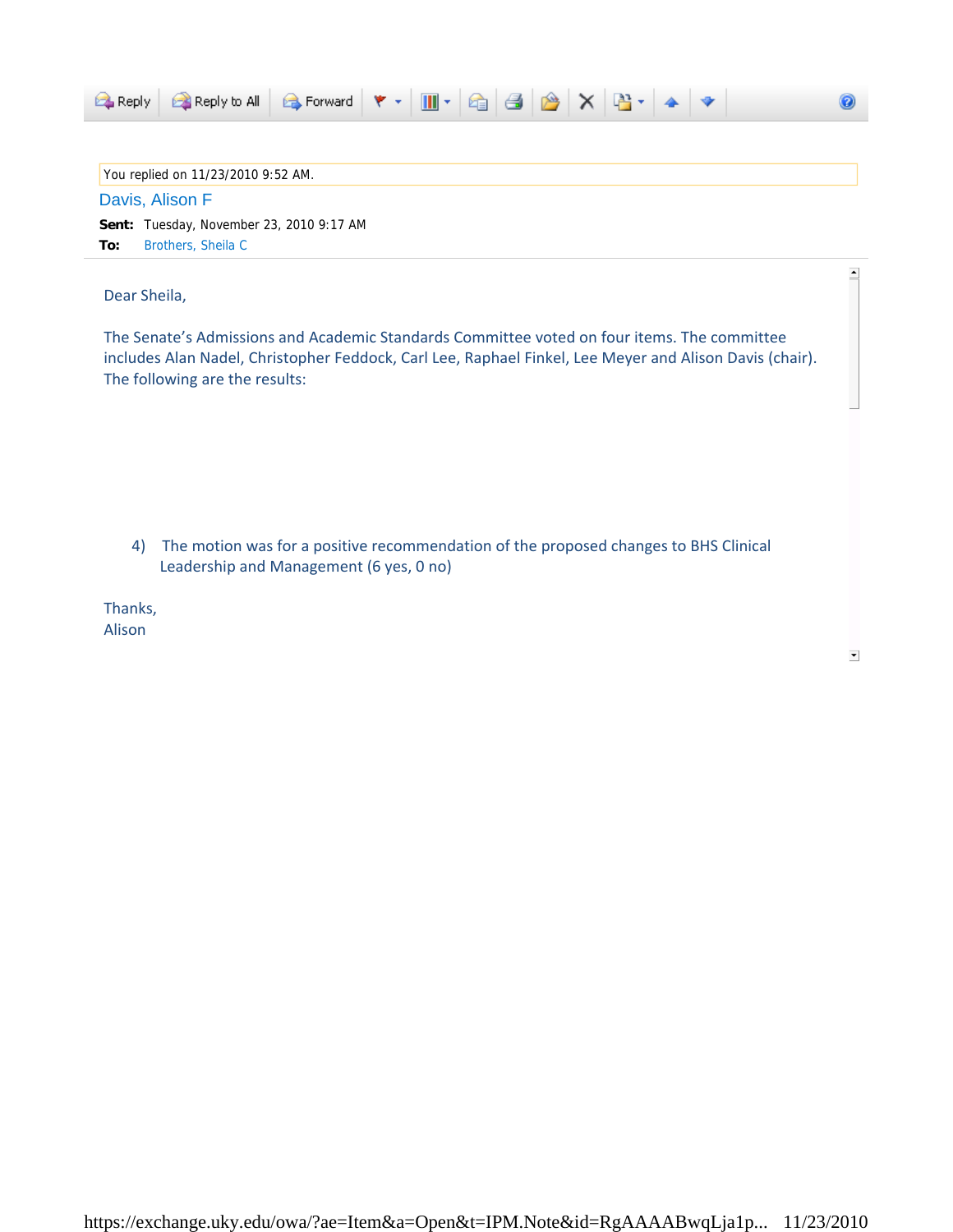

April 20, 2009

Memorandum

- TO: Adrea LaRoche & Sheila Brothers, Senate Council Office
- FR: Sharon R. Stewart, Associate Dean for Academic Affairs
- $RE:$ Clinical Leadership and Management program change request

Attached please find a program change request for the Clinical Leadership and Management program in the Department of Clinical Sciences, College of Health Sciences. The purpose of the request is to delete the present requirement that students have one year of post-associate degree work experience in a health care setting as a condition for admission. There are several reasons for this request which are highlighted in item #9 of the Request for Change form.

For additional information, please contact: Beth Schulman (3-1100, ext 80565) or Karen Skaff  $(3-1100, ext 80585).$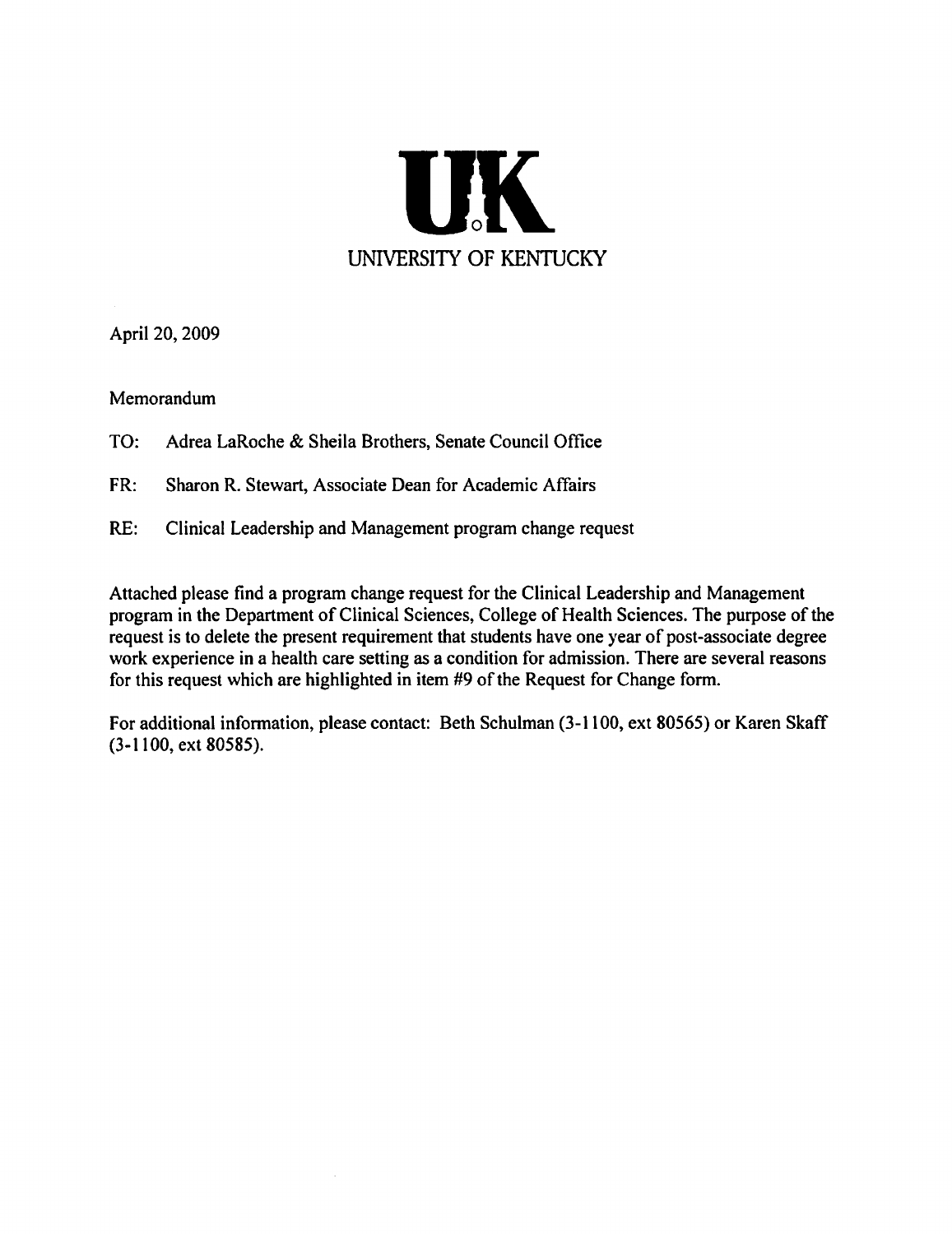#### **1. General Information**

| <b>CLINICAL LEADERSHIP AND</b><br>Proposed Program Name:<br><b>Current Program Name:</b><br><b>MANAGEMENT</b><br><b>Current Major Name:</b><br><b>Proposed Major Name:</b><br><b>Current Degree Title:</b><br>Proposed Degree Title:<br><b>BHS</b><br>Formal Option:<br><b>Specialty Field:</b><br>2008-2009,<br>Bulletin (yr and pgs):<br>CIP Code:<br>UK ID#:<br><b>HEGIS CODE:</b><br>p. 223<br>Accrediting Agency (if applicable): n/a<br>Today's Date:<br>$3 - 3 - 09$<br>2. Particular University Studies Requirements or Recommendations for this Program.<br>Current<br>Proposed<br>I. Mathematics<br>II. Foreign Language<br>III. Inference-Logic<br>IV. Written Communication<br>ENG 104 or Honors<br>V. Oral Communication<br>Suspended through Fall 2009<br>Suspended through Fall 2009<br><b>VI. Natural Sciences</b><br>VII. Social Sciences<br>VIII. Humanities<br>IX. Cross-Cultural<br>X. USP Electives (3 must be outside<br>the student's major) | College: HEALTH SCIENCES | Department: CLINICAL SCIENCES |  |
|---------------------------------------------------------------------------------------------------------------------------------------------------------------------------------------------------------------------------------------------------------------------------------------------------------------------------------------------------------------------------------------------------------------------------------------------------------------------------------------------------------------------------------------------------------------------------------------------------------------------------------------------------------------------------------------------------------------------------------------------------------------------------------------------------------------------------------------------------------------------------------------------------------------------------------------------------------------------|--------------------------|-------------------------------|--|
|                                                                                                                                                                                                                                                                                                                                                                                                                                                                                                                                                                                                                                                                                                                                                                                                                                                                                                                                                                     |                          |                               |  |
|                                                                                                                                                                                                                                                                                                                                                                                                                                                                                                                                                                                                                                                                                                                                                                                                                                                                                                                                                                     |                          |                               |  |
|                                                                                                                                                                                                                                                                                                                                                                                                                                                                                                                                                                                                                                                                                                                                                                                                                                                                                                                                                                     |                          |                               |  |
|                                                                                                                                                                                                                                                                                                                                                                                                                                                                                                                                                                                                                                                                                                                                                                                                                                                                                                                                                                     |                          |                               |  |
|                                                                                                                                                                                                                                                                                                                                                                                                                                                                                                                                                                                                                                                                                                                                                                                                                                                                                                                                                                     |                          |                               |  |
|                                                                                                                                                                                                                                                                                                                                                                                                                                                                                                                                                                                                                                                                                                                                                                                                                                                                                                                                                                     |                          |                               |  |
|                                                                                                                                                                                                                                                                                                                                                                                                                                                                                                                                                                                                                                                                                                                                                                                                                                                                                                                                                                     |                          |                               |  |
|                                                                                                                                                                                                                                                                                                                                                                                                                                                                                                                                                                                                                                                                                                                                                                                                                                                                                                                                                                     |                          |                               |  |
|                                                                                                                                                                                                                                                                                                                                                                                                                                                                                                                                                                                                                                                                                                                                                                                                                                                                                                                                                                     |                          |                               |  |
|                                                                                                                                                                                                                                                                                                                                                                                                                                                                                                                                                                                                                                                                                                                                                                                                                                                                                                                                                                     |                          |                               |  |
|                                                                                                                                                                                                                                                                                                                                                                                                                                                                                                                                                                                                                                                                                                                                                                                                                                                                                                                                                                     |                          |                               |  |
|                                                                                                                                                                                                                                                                                                                                                                                                                                                                                                                                                                                                                                                                                                                                                                                                                                                                                                                                                                     |                          |                               |  |
|                                                                                                                                                                                                                                                                                                                                                                                                                                                                                                                                                                                                                                                                                                                                                                                                                                                                                                                                                                     |                          |                               |  |
|                                                                                                                                                                                                                                                                                                                                                                                                                                                                                                                                                                                                                                                                                                                                                                                                                                                                                                                                                                     |                          |                               |  |
|                                                                                                                                                                                                                                                                                                                                                                                                                                                                                                                                                                                                                                                                                                                                                                                                                                                                                                                                                                     |                          |                               |  |
|                                                                                                                                                                                                                                                                                                                                                                                                                                                                                                                                                                                                                                                                                                                                                                                                                                                                                                                                                                     |                          |                               |  |
|                                                                                                                                                                                                                                                                                                                                                                                                                                                                                                                                                                                                                                                                                                                                                                                                                                                                                                                                                                     |                          |                               |  |

To the extent that proposed changes in sections 3 through 8 involve courses offered in another program, please submit correspondence with the program(s) pertaining to the availability of such courses to your students.

3. University Graduation Writing Requirement - select from approved courses.

4. College Depth & Breadth of Study Requirements (if applicable). Include particular courses required/recommended for this program.

Current

Proposed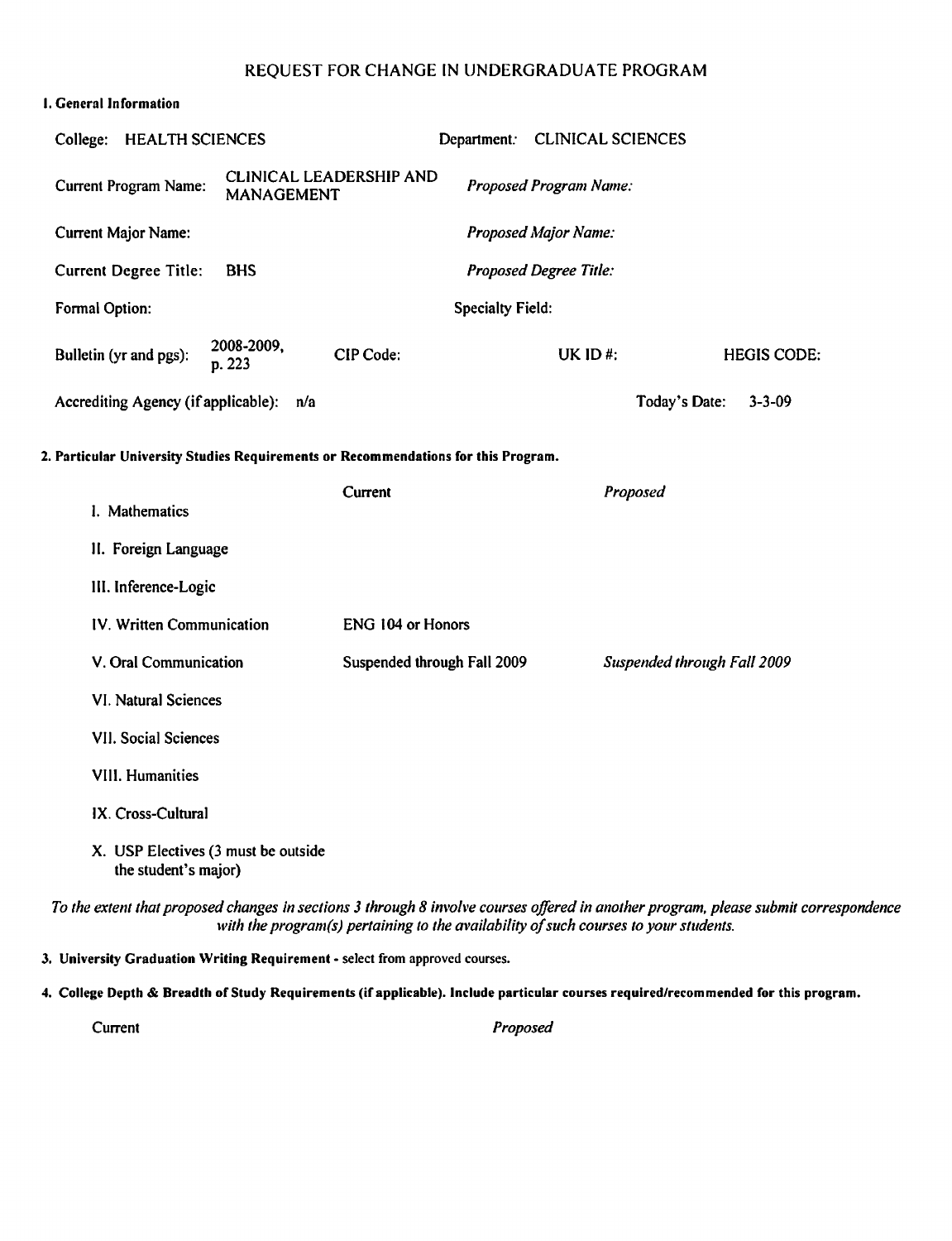Proposed

### 5. Premajor or Preprofessional Course Requirements (if applicable).

|    | 6. Credit Hours.                                                         |              |                        |                                                   |
|----|--------------------------------------------------------------------------|--------------|------------------------|---------------------------------------------------|
|    | a. Credit Hours Required:                                                | Current:     | Proposed:              |                                                   |
| b. | <b>Total Required for Graduation:</b>                                    | Current:     | Proposed:              |                                                   |
| c. | Required by Level:<br>Currently:<br>100:<br>100:<br>Proposed:            | 200:<br>200: | 300:<br>300:           | 400-500:<br>$400 - 500$                           |
|    | d. Current Premajor or Preprofessional:                                  |              |                        | d. Proposed Premajor or Preprofessional:          |
|    | e. Current Field of Concentration:                                       |              |                        | e. Proposed Field of Concentration:               |
|    | Current Division of Hrs between Major Subject &<br><b>Related Field:</b> |              | & Related Field:       | f. Proposed Division of Hrs between Major Subject |
|    | g. Current Hrs Needed for a Specific Option or<br>Specialization:        |              | Option/Specialization: | g. Proposed Hrs Needed for a Specific             |
|    | h. Current Technical or Professional Support Electives:                  |              | Electives:             | h. Proposed Technical or Professional Support     |
| i. | Current Minimum Hours of Free or Supportive<br>Electives:                |              | Electives:             | i. Proposed Minimum Hours of Free or Supportive   |
|    | 7. Major or Professional Course Requirements.                            |              |                        |                                                   |
|    | Current                                                                  |              | Proposed               |                                                   |
|    |                                                                          |              |                        |                                                   |
|    |                                                                          |              |                        |                                                   |
|    | 8. Minor Requirements (if applicable).                                   |              |                        |                                                   |

Current

Current

Proposed

9. Rationale for Change(s) - if rationale involves accreditation requirements, please include specific references to those.

Currently, criteria for program admission includes one year of post-associate degree work experience in a health care setting. Program faculty would like to eliminate that admission requirement because: (1) students in health-related associate degree programs have clinical experience/practicums within their core curriculum, and (2) this requirement creates an unnecessary barrier for students interested in the continuity of their higher education goals. Faculty believe they would better serve the needs of their potential applicants by giving students an opportunity to transfer directly and smoothly to UK's BHS Program in Clinical Leadership and Management upon graduation from a community/technical college. In addition, it is expected that this change will increase student enrollment.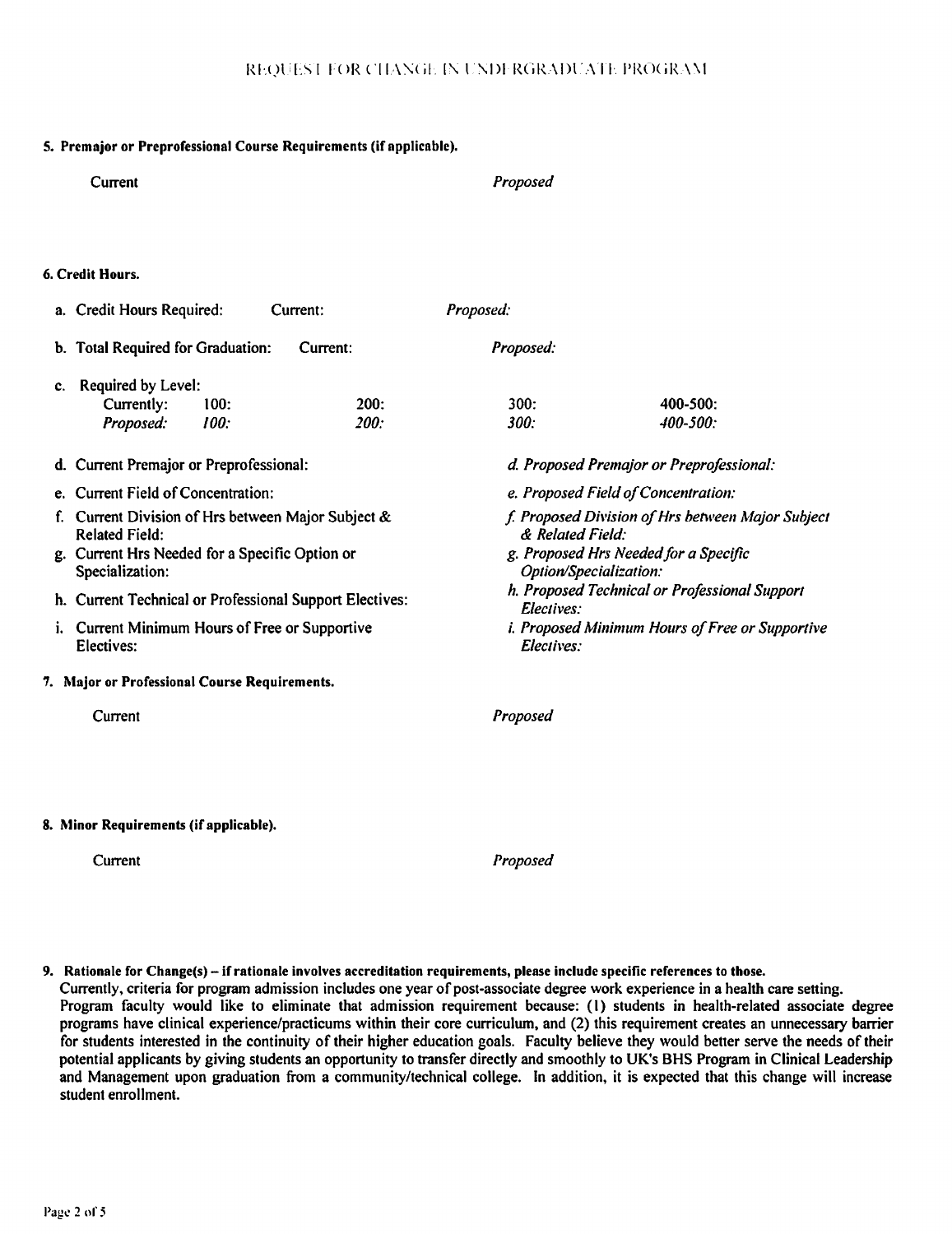### 10. List below the typical semester by semester program for a major.

| Current<br>YEAR 1 - Fall        | Hours      | Proposed<br>YEAR 1 - Fall          | <b>Hours</b> |
|---------------------------------|------------|------------------------------------|--------------|
| (i.e. "BIO 103")                | (i.e. "3") |                                    |              |
|                                 |            |                                    |              |
|                                 |            |                                    |              |
|                                 |            |                                    |              |
| Current Total, Year 1 Fall   16 |            | Proposed Total, Year 1 Fall:       |              |
| YEAR I - Spring                 |            | YEAR 1 - Spring                    |              |
|                                 |            |                                    |              |
|                                 |            |                                    |              |
|                                 |            |                                    |              |
|                                 |            | المستحدث المتفاعل وللفراء القرابية |              |
| Current Total, Year 1 Spring:   |            | Proposed Total, Year 1 Spring:     |              |
| YEAR 2 - Fall                   |            | $YEAR 2 - Fall$                    |              |
|                                 |            |                                    |              |
|                                 |            |                                    |              |
|                                 |            |                                    |              |
|                                 |            |                                    |              |
| Current Total, Year 2 Fall:     |            | Proposed Total, Year 2 Fall:       |              |
| <b>YEAR 2 - Spring</b>          |            | YEAR 2 - Spring                    |              |
|                                 |            |                                    |              |
|                                 |            |                                    |              |
|                                 |            |                                    |              |
|                                 |            |                                    |              |
| Current Total, Year 2 Spring:   |            | Proposed Total, Year 2 Spring:     |              |

 $\sim$ 

 $\mathcal{L}_{\mathbf{a}}$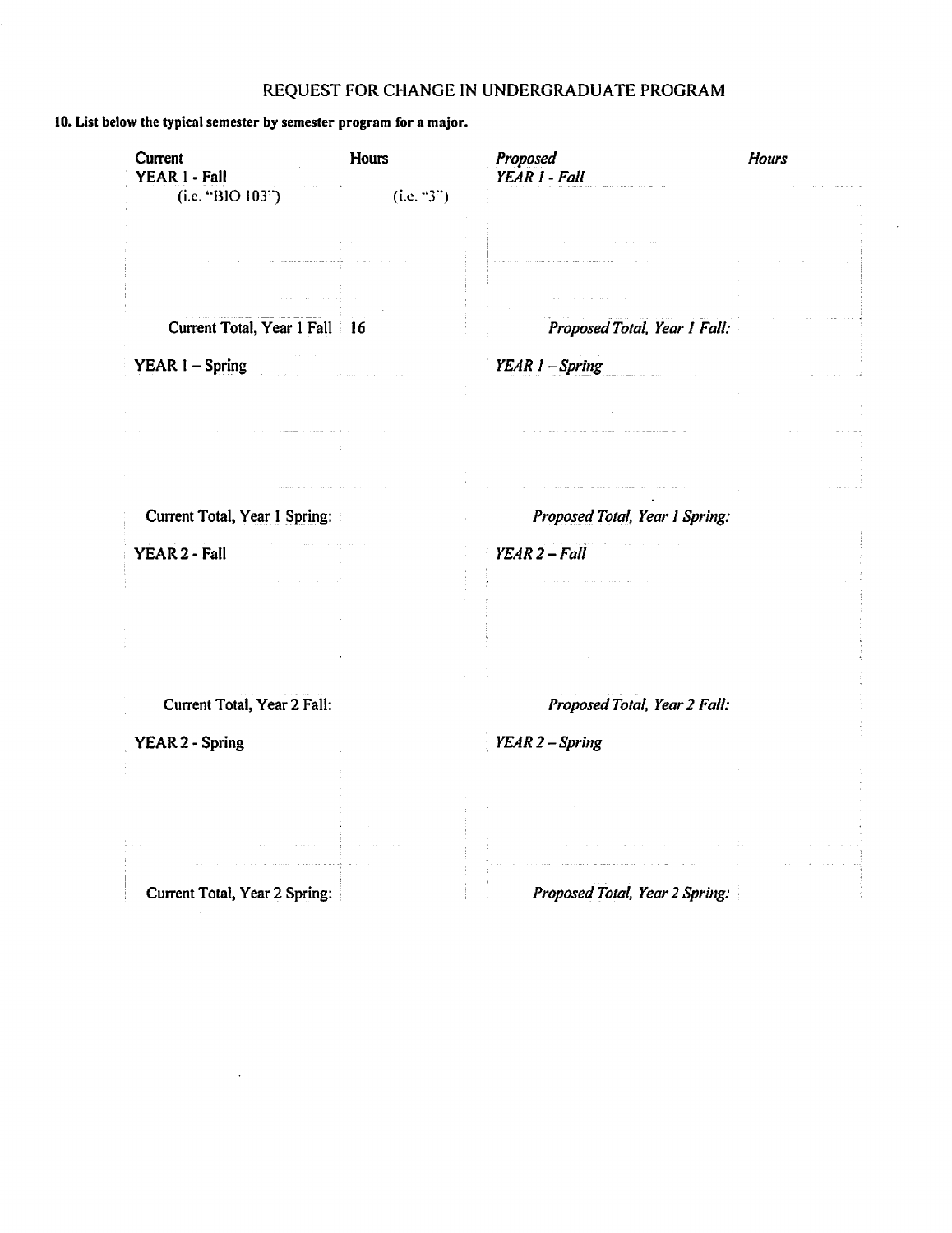#### 10. Semester Plans, continued.

Current YEAR 3 - Fall Hours

Proposed  $YEAR3 - Fall$  **Hours** 

 $\mathcal{A}$ 

 $\ddot{\phantom{a}}$ 

Current Total, Year 3 Fall:

YEAR 3 - Spring

Proposed Total, Year 3 Fall:

YEAR 3 - Spring

Current Total, Year 3 Spring:

YEAR 4 - Fall

Proposed Total, Year 3 Spring:

YEAR 4 - Fall

Current Total, Year 4 Fall:

YEAR 4 - Spring

Proposed Total, Year 4 Fall:

YEAR 4 - Spring

Current Total, Year 4 Spring:

**Current Total Hours:** 

Proposed Total, Year 4 Spring:

Proposed Total Hours:

Page 4 of 5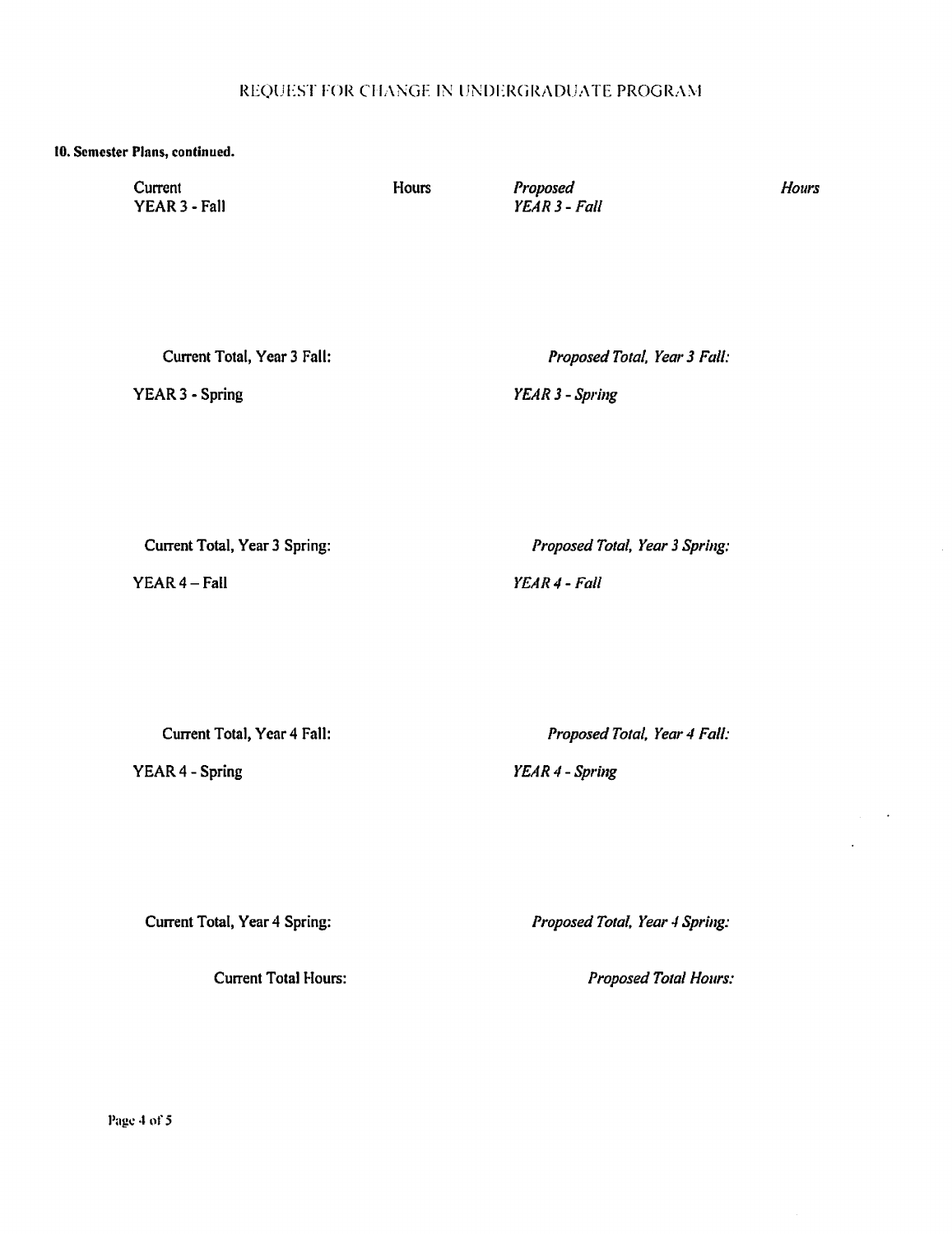| 12. | Requested effective date for changes (term/year):                     | FALL           | 2009                                                                                                                                                               |            |
|-----|-----------------------------------------------------------------------|----------------|--------------------------------------------------------------------------------------------------------------------------------------------------------------------|------------|
| 13. | <b>ELIZABETH D SCHULMAN</b><br>Name:                                  | Phone:         | Within the department, who should be contacted for further information about the proposed program change?<br>3-1100, X80565<br>Email:<br>elizabethschulman@uky.edu |            |
|     | 14. Signatures of Approval.                                           |                |                                                                                                                                                                    |            |
|     |                                                                       |                |                                                                                                                                                                    |            |
|     | DATE of Approval by<br>Department Faculty                             | ed name.       | Reported by Department Chai                                                                                                                                        |            |
|     | 4/20/09                                                               | Sharon Stewart |                                                                                                                                                                    |            |
|     | DATE of Approval by<br><b>College Faculty</b>                         | printed name   | <b>Reported by College Dean</b>                                                                                                                                    | ichaun.    |
|     | 11/3/2009                                                             |                |                                                                                                                                                                    |            |
|     | *DATE of Approval by<br>Undergraduate Council                         | nrinted name   | Reported by Undergraduate Council Chair                                                                                                                            | signature. |
|     | *DATE of Approval by<br>Graduato Council                              | printed name   | Reported by Graduate Council Chair                                                                                                                                 | signature. |
|     | 19.<br>09                                                             |                | <i>   ש- M</i>                                                                                                                                                     |            |
|     | *DATE of Approval by<br><b>Health Care Colleges</b><br>Council (HCCC) | printed name   | Reported by Health Care Colleges Council Chair                                                                                                                     | senatore   |
|     | *DATE of Approval by<br><b>Senate Council</b>                         |                | Reported by Office of the Senate Council                                                                                                                           |            |
|     | *DATE of Approval by the<br><b>University Senate</b>                  |                | Reported by the Office of the Senate Council                                                                                                                       |            |

REQUEST FOR CENTRE BATOSDERGRADE VEH PROGRAM

 $\sim$   $\sim$ 

**Rev 7/08** 

 $\sim 10$ 

÷.

 $\ddot{\phantom{a}}$ 

Page 6 of 6